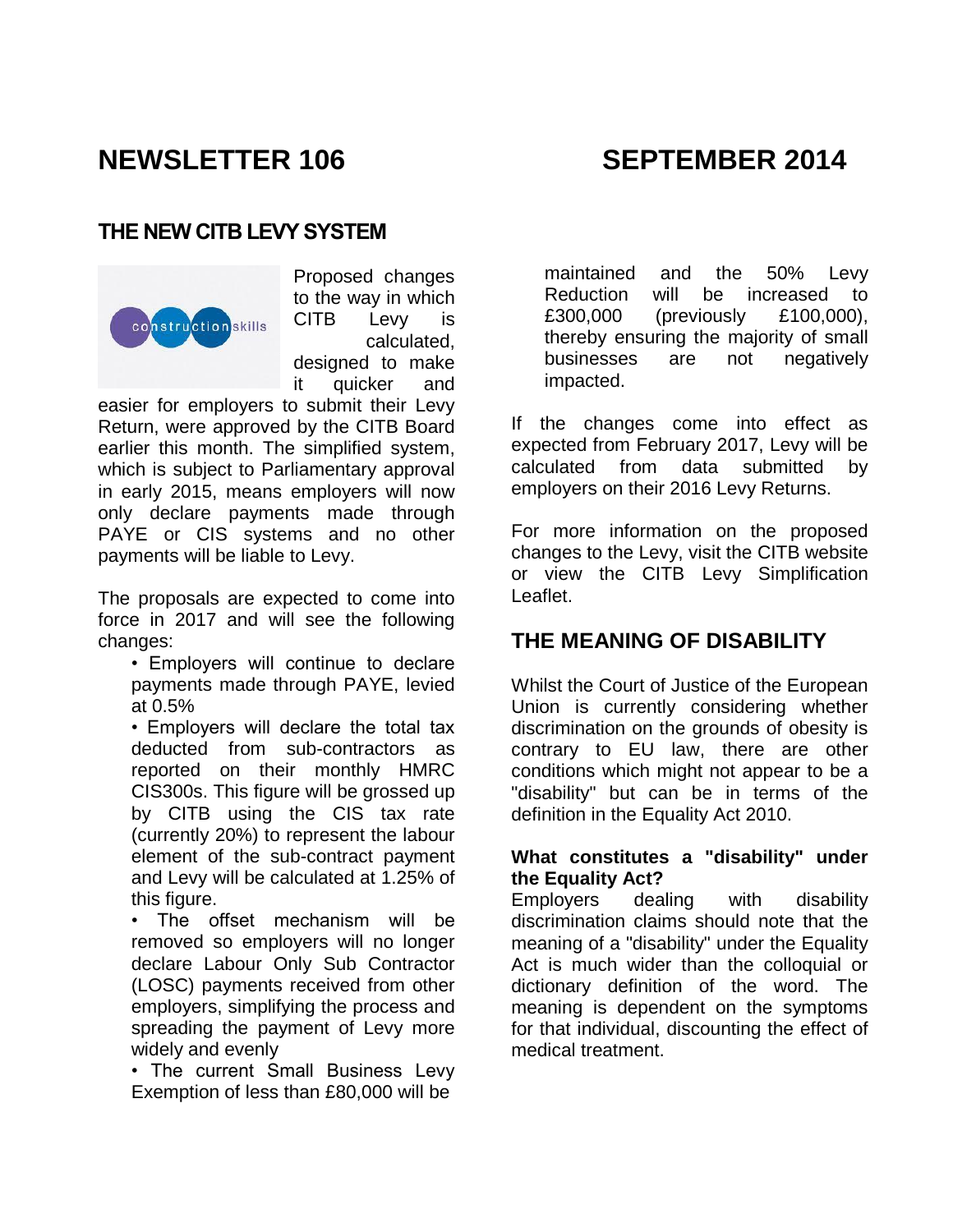To qualify as a disabled person, an individual must have a physical or mental impairment which has a substantial and long-term adverse effect on their ability to carry out normal day to day activities.

It is often the case that an illness or condition may be so severe for that individual that the Tribunal will deem that person "disabled" in terms of the Act when someone with the same condition but with lesser symptoms would not be "disabled".

#### **Nut Allergy**

Allergies, if sufficiently severe, can constitute a disability. In the case of Wheeldon v Marstons plc, a chef who suffered a severe allergic reaction when he came into contact with nuts while at work argued that his potentially life-threatening nut allergy was a disability. The Tribunal held that the allergy was a "disability." It amounted to impairment and the effect on his ability to carry out normal day to day activities was long term and substantial (more than minor or trivial).

#### **Diabetes**

It was accepted that Type 1 Diabetes could amount to a disability in the case of Clark v Newsquest Media (Southern) Ltd. In dealing with her condition, the Claimant had to inject herself four times per day. The Tribunal found that by requiring the employee to self-test and self-inject in private, the employer had failed to make reasonable adjustments.

#### **Dyslexia**

The EAT found the Claimant to be a disabled person in the case Paterson v Commissioner of Police of the Metropolis. It held that when determining whether an impairment has a substantial adverse effect, the correct comparison is not with the population at large but between what the individual can do and what he could do if he did not have the impairment. Once the

Tribunal had accepted that the Claimant needed 25% extra time in his examination, the only correct inference was that the effect of his dyslexia must have been more than a minor or trivial effect and therefore a substantial adverse effect on his ability to carry out his day to day activities.

#### **Eczema**

In the case Glass v Promotion Line Ltd the ET heard evidence that it took the Claimant more than an hour to get ready in the morning because she had to apply cream and wait for it to be absorbed. The ET held that this amounted to a substantial adverse effect on her ability to carry out normal day to day activities and was satisfied that she was disabled.

In light of the above, employers should be aware of the relatively low bar for an employee to be deemed to be "disabled" in terms of the Equality Act 2010. As such the duty to make reasonable adjustments and the obligation not to discriminate, harass or victimize will apply where they know or ought reasonably to have known that an employee has such a disability.

## **LADDER EXCHANGE 2014 LAUNCHES**

People and businesses across the UK again have the chance to trade their old ladders in



for discounted new ones this year, with the [Ladder](http://pasma.us4.list-manage.com/track/click?u=6ec39ba95ce261d16ad0e8544&id=d3f7699462&e=d0de764b97)  [Exchange](http://pasma.us4.list-manage.com/track/click?u=6ec39ba95ce261d16ad0e8544&id=d3f7699462&e=d0de764b97) 2014 beginning on 1st September. Run by industry body the Ladder Association, the

Ladder Exchange takes old, potentially dangerous ladders out of circulation by offering people a cash incentive to trade them in. The 2014 scheme will run from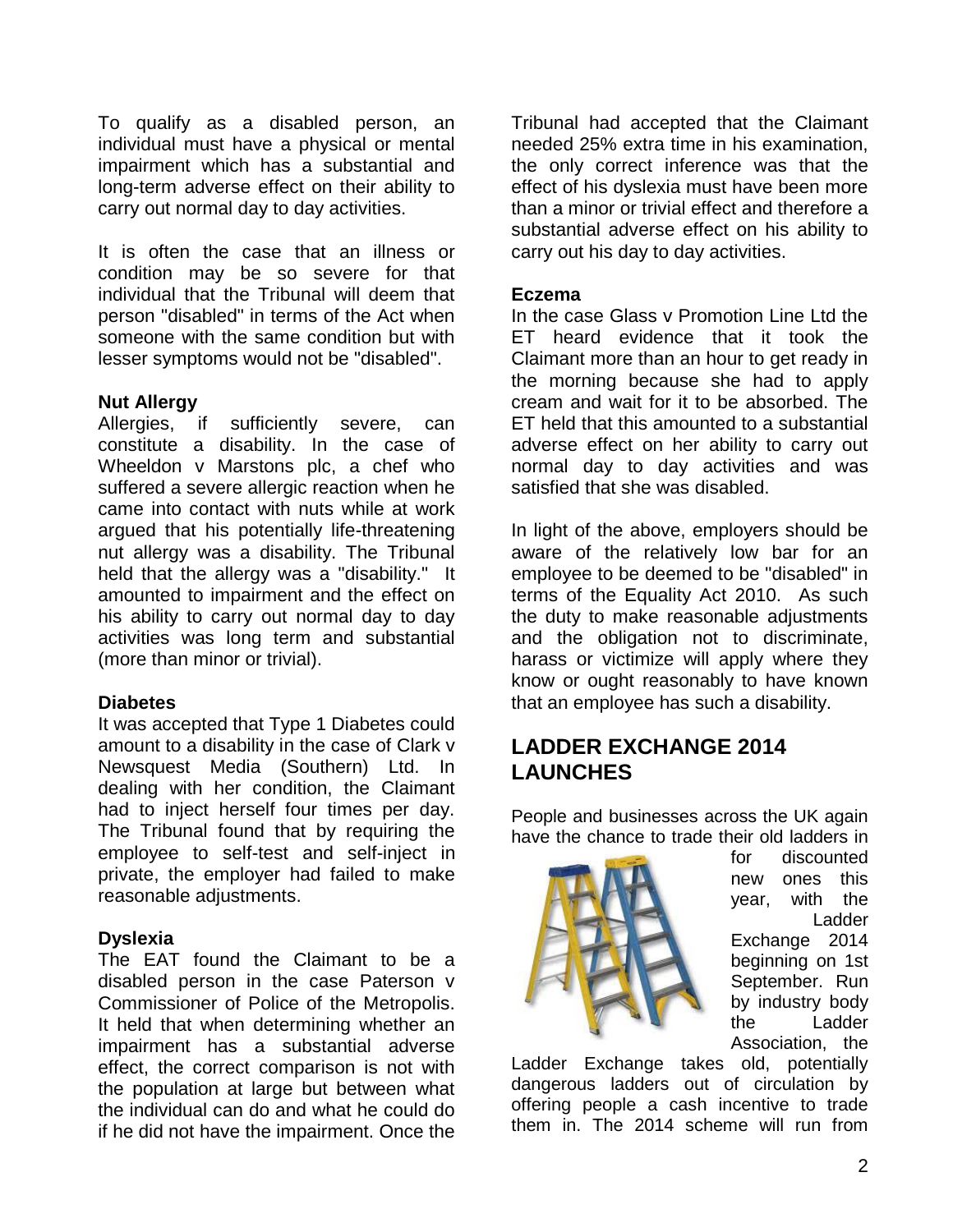September until the end of the year. The Ladder Association's Chairman, Cameron Clow, said: **"This is our third year running the Ladder Exchange, which has been an excellent means of getting out the ladder safety message while helping people in a practical way. Thousands of ladders were traded in last year, saving a lot of people and businesses money and, more importantly, hopefully lives as well."**

Safety for the people who actually work on ladders is particularly being promoted during the 2014 Exchange. As noted in the new HSE guidance released this year, people working with ladders must be competent and "have had instruction and understand how to use the equipment safely".

As the guidance goes on to say, appropriate training can help to prove competence. The UK-wide ladder training scheme accredited by the Ladder Association focuses on this competence, and the 2014 campaign highlights the training centres throughout the UK which provide it.

This year's Exchange will also come with expert tips for checking the condition of ladders and using them in the home, and a look at the experiences people have had with unsafe ladder use.

As in previous years, running alongside the Exchange will be the Idiots on Ladders contest. Anyone can send in pictures of dangerous ladder use to the Ladder Association Facebook page [\(facebook.com/ladderassociation\)](http://pasma.us4.list-manage.com/track/click?u=6ec39ba95ce261d16ad0e8544&id=821c6dd9ac&e=d0de764b97) or email to [info@ladderassociation.org.uk.](mailto:info@ladderassociation.org.uk) The public vote will then determine 2014's biggest "idiot on a ladder".

All of these tips and information will be available from the Ladder Exchange website [\(ladderexchange.org.uk\)](http://pasma.us4.list-manage.com/track/click?u=6ec39ba95ce261d16ad0e8544&id=4a1df65d4c&e=d0de764b97). The site is also the place to go to find a nearby trade-in partner, with outlets all around the UK ready to offer discounts in exchange for old ladders in any

condition. Details are also available by phoning the Ladder Association directly on 0845 260 1048.

## **TENDER PRICES**

Tender prices in 1st quarter 2014 rose by 1.7% compared with the previous quarter and by 3.4% compared with the same quarter in 2013. The annual increase is dampened somewhat as a result of a large increase in tender prices in 1st quarter 2013. Tender prices are expected to continue to rise over the next few quarters, which is also the view of contractors who responded to a recent BCIS survey of contractors.

*It should be noted that the sample received to date for 1st quarter 2014 is quite small and the published figure is an estimate, therefore the index for this quarter may vary more than is usually expected as the sample grows.*

### **Forecast to 2nd Quarter 2019**

Building on the modest recovery in new work output in 2013, strong growth in new work output is expected during the forecast period, with the position of the economy as a whole improving. However, both at sector level and regionally, the recovery in the construction market is likely to be sporadic.

Short term capacity constraints may lead to higher annual tender price rises over the next few quarters, as contractors find it difficult to cope with the increase in workload. Tender prices are therefore expected to rise by an annual 5% to 8% over the next few quarters, with tender prices rising by 5.6% over the first year of the forecast. As contractors start to cope with the rising workload over the second year of the forecast, it is anticipated that tender price rises will slow to 4.6%. Driven by increasing demand and pressure from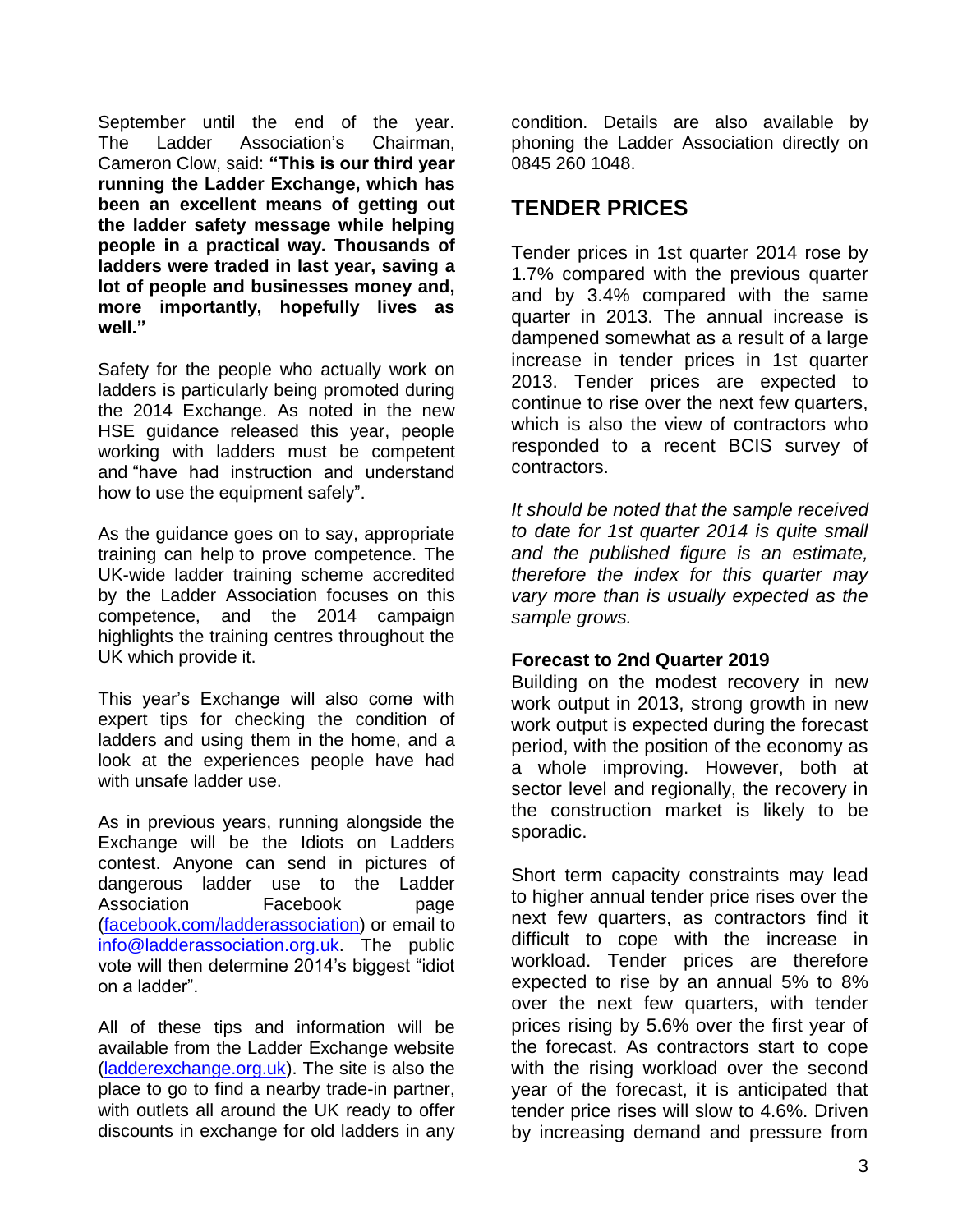rising input costs, tender prices are expected to rise between 5.0% and 5.5% over each of the final three years of the forecast period. The level of tender prices is predicted to return to the pre-recession peak in 2014, and tender prices are forecast to rise by around 30% over the forecast period.

|                                              | 2012            | <b>2Q13</b> | 2Q14        | 2015        | 2Q16        | <b>2Q17</b>                                           | <b>2Q18</b> |  |  |  |
|----------------------------------------------|-----------------|-------------|-------------|-------------|-------------|-------------------------------------------------------|-------------|--|--|--|
| Annual %<br>Change                           | to              | to          | to          | to          | to          | to                                                    | to          |  |  |  |
|                                              | 2Q13            | 2Q14        | <b>2Q15</b> | <b>2Q16</b> | <b>2Q17</b> | <b>2Q18</b>                                           | <b>2Q19</b> |  |  |  |
| Tender<br>Prices                             |                 |             |             |             |             | +2.6% +5.1% +5.6% +4.6% +5.5% +5.2%                   | $+5.3%$     |  |  |  |
| <b>Building</b><br>Costs                     |                 |             |             |             |             | +1.3% +0.6% +2.8% +2.8% +3.3% +3.8% +3.9%             |             |  |  |  |
| Nationally<br>Agreed<br>Wage<br>Awards       |                 |             |             |             |             | +1.0% +2.1% +2.6% +3.1% +3.7% +3.9%                   | $+3.9%$     |  |  |  |
| <b>Materials</b><br>Prices                   | $\Omega$        |             |             |             |             | $+0.4\%$ $+2.7\%$ $+3.0\%$ $+2.9\%$ $+3.5\%$ $+4.1\%$ |             |  |  |  |
| Retail<br>Prices                             |                 |             |             |             |             | +3.1% +2.3% +3.3% +2.9% +3.1% +3.4%                   | $+3.3%$     |  |  |  |
| Construct-<br>ion New<br>Work<br>output*     | $\sim$<br>11.3% |             |             |             |             | $+1.3\%$ $+6.8\%$ $+5.9\%$ $+5.6\%$ $+5.7\%$          | $+5.6%$     |  |  |  |
| * Year on Year (2Q12 to 2Q13 = 2011 to 2012) |                 |             |             |             |             |                                                       |             |  |  |  |